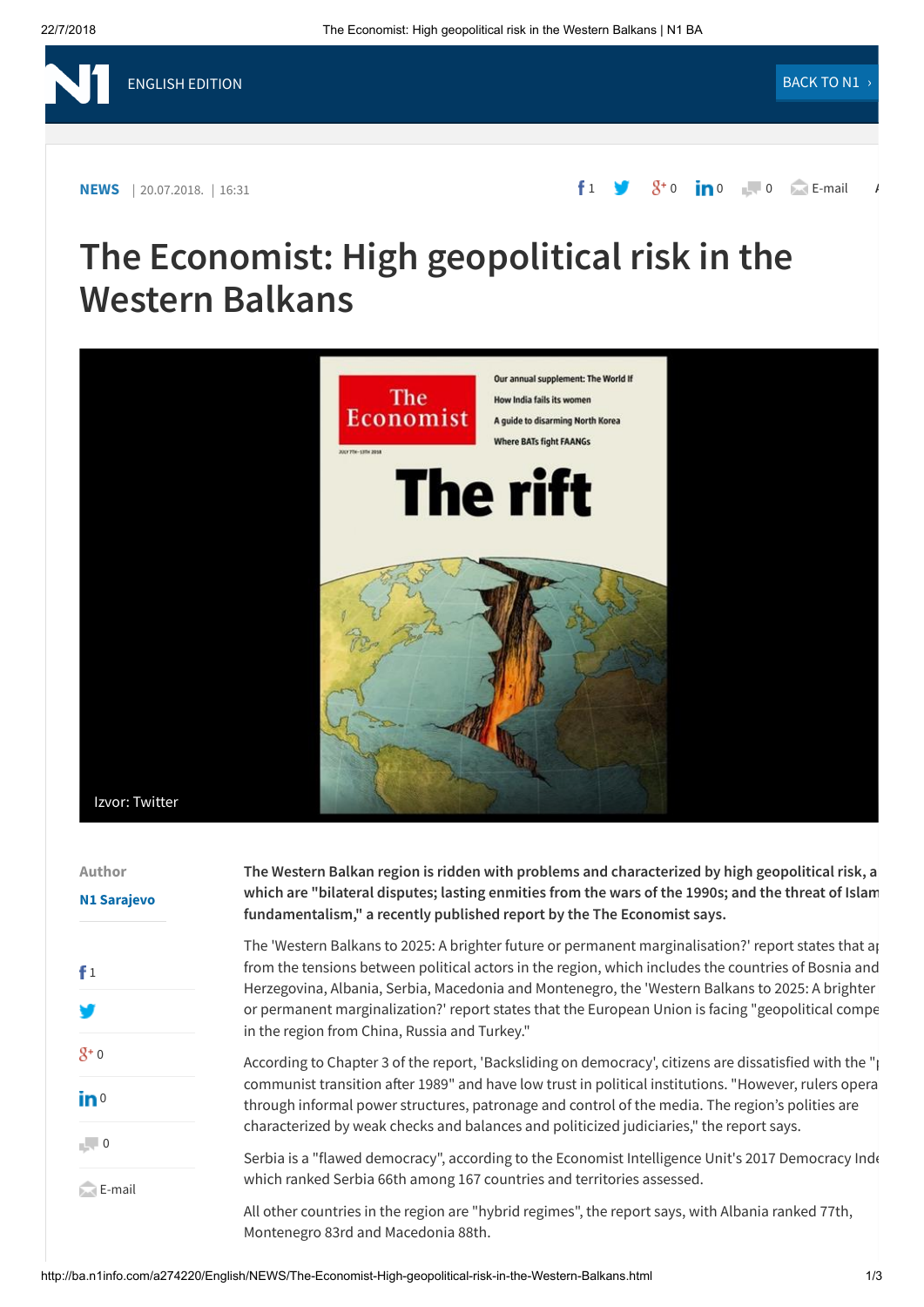## 22/7/2018 The Economist: High geopolitical risk in the Western Balkans | N1 BA

Bosnia lags behind, ranked 101st. The report says that in this country, "parties whose ascendancy o dates back to the war of 1992-95 enjoy dominance over a patchwork of ethnic political fiefdoms, wh incumbent leaders shelter in the niches provided by the country's complex system of devolved governance."

Montenegro and Macedonia are described as countries that practically had a one-party system in pl until recently and that are "variously ruled through electoral manipulation and informal networks o clientelism and patronage."

In Serbia, President Aleksandar Vucic has consolidated his power "through a rolling campaign of con electioneering and control over the media," the report says and in Kosovo, the "main number of competing political parties belies the fact that power has been effectively monopolised by a clientel elite drawn mostly from Kosovo's wartime leaders who led a guerrilla insurgency against Serbian ru 1998-99, and who have used electoral manipulation to remain in power."

"Among the explanations offered to account for the recent "backsliding" in the western Balkans, the prominent are the relatively low level of economic development in the region; the impact of an authoritarian Russia's geopolitical influence; and the absence or failure of EU-mandated reforms an clear EU guidance," the report says.

The economic situation in the region, three decades after the transition period began, is described through three phases: the periods between 1989 and 2000, 2000 and 2008 and post-2008.

According to the research, Albania is the only country where the GDP per capita has grown from 198 2017, when purchasing power is taken into account. Albania's index in 1989 was 15.5, while it was 23 last year. Bosnia's index in 1989 was 30.1, much higher than the current 23.5.The country that decrea its index the most in this period is Montenegro, from 51.0 to 32.0.

"The western Balkans' economies are forecast to grow at an annual average of 3.2% in 2018-19. This still below the rates achieved before the 2008 crisis and will not allow for a swift catch-up with devel Europe," the report says, but adds that it would still be an improvement compared to recent years.

The region also suffers from mass emigration.

The report predicts that, by 2050, about a half a million citizens will leave Bosnia. The country's population of some 3,5 million in 2017 is expected to fall to 3,05 million in about three decades - a 1 percent decrease.

The population of Albania is expected to fall from 2,93 million to 2,66 million, that of Macedonia fro, million to 1,9 million, while the population of Serbia, including Kosovo, will fall from 8,79 million to million by 2050, the report says.

Infrastructure development is assessed in the report as well. For example, indicators from 2016 say motorway density per 1,000 square kilometres is at 1.5 in Bosnia, while that number for Albania is 5. for Kosovo, 7.8 for Macedonia, 7.7 for Serbia and in Montenegro there are no motorways, so it stand: 0.0.

In Bosnia, goods worth some \$1773 are exported per capita, while goods worth some \$2599 are exp per capita, and with these number the country fares worse than other countries in the region.

Although Bosnia had a large export potential three years ago, standing at \$2401 pr capita, it only exported goods worth \$1585 per capita, which, translated into percentages, means that the country used 66 percent of its potential.

Serbia, for example, utilized 90.6 percent of its potential in the same period.

"Anti-democratic trends in the region have been reinforced by the EU's reliance on a "leader-oriente approach", by which the EU has cultivated close ties with individual leaders who are viewed as dependable, or at least manageable, interlocutors," the report says."This has strengthened individu the expense of representative democracy (...)" it says.

TAGS: THE [ECONOMIST](http://ba.n1info.com/tag32322/the-economist-ENG/1) ENG , [WESTERN](http://ba.n1info.com/tag32504/Western-Balkans/1) BALKANS , [REPORT](http://ba.n1info.com/tag34743/report-ENG/1) ENG